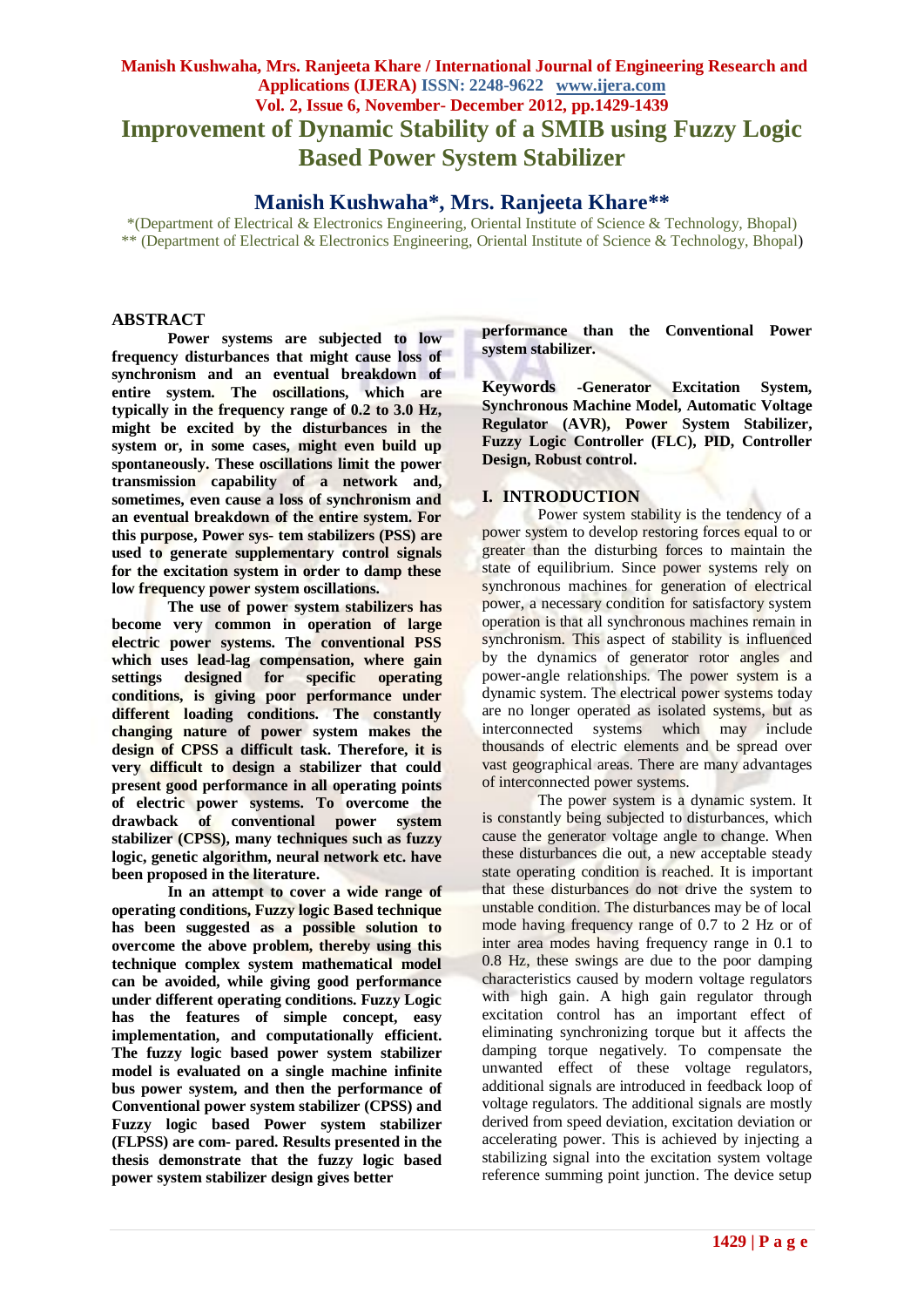to provide this signal is called "power system stabilizer".

Excitation control is well known as one of the effective means to enhance the overall stability of electrical power systems. Present day excitation systems predominantly constitute the fast acting AVRs. A high response exciter is beneficial in increasing the synchronizing torque, thus enhancing the transient stability i.e. to hold the generator in synchronism with power system during large transient fault condition. However, it produces a negative damping especially at high values of external system reactance and high generator outputs.

Stability of synchronous generators depends upon number of factors such as setting of automatic voltage regulators (AVR). AVR and generator field dynamics introduces a phase lag so that resulting torque is out of phase with both rotor angle and speed deviation. Positive synchronizing torque and negative damping torque often result, which can cancel the small inherent positive damping torque available, leading to instability.

Generator excitation controls have been installed and made faster to improve stability. PSS have been added to the excitation systems to improve the oscillatory instability it is used to provide a supplementary signal to excitation system. The basic function of PSS is to extend the stability limit by modulating generator excitation to provide the positive damping torque to power swing modes.

The application of power system stabilizer (PSS) is to generate a supplementary signal, which is applied to control loop of the generating unit to produce a positive damping. The most widely used conventional PSS is lead-lag PSS where the gain settings are fixed under certain value which are determined under particular operating conditions to result in optimal performance for a specific condition. However, they give poor performance under different synchronous generator loading conditions.

#### **II. SYSTEM MODELING**

The Mathematical Models needed for small signal analysis of Synchronous Machines, Excitation System and lead-lag power system stabilizer are briefly reviewed. The Guidelines for the selection of Power System Stabilizer parameters are also presented.

#### **i. Synchronous Machine Model**

The synchronous machine is vital for power system operation. The general system configuration of synchronous machine connected to infinite bus through transmission network can be represented as the mathematical models needed for small signal analysis of synchronous machine; excitation system and the lead-lag power system stabilizer are briefly reviewed. The guidelines for the selection of power system stabilizer parameters are also presented. The Thevenin's equivalent circuit shown in Fig. 1.1



Fig. 1.1 The equivalent circuit of synchronous machine connected to infinite bus.

#### **ii. Classical System Model**

The generator is represented as the voltage E' behind Xd' as shown in Fig. 1.2. The magnitude of E' is assumed to remain constant at the pre-disturbance value. Let d be the angle by which E' leads the infinite bus voltage EB. The d changes with rotor oscillation. The line current is expressed as –





With stator resistance neglected, the air-gap power (Pe) is equal to the terminal power (P). In per unit, the air-gap torque is equal to the air-gap power. Hence

$$
T_e = P = \frac{E^{\dagger} E_B}{X_{\tau}} \sin \delta
$$

 (3) Linearising about an initial operating condition represented by  $\Box$   $\Box$   $\Box$   $\Box$   $\Box$  vields

$$
\Delta T_e = \frac{\partial T_e}{\partial \delta} \Delta \delta = \frac{E^{\prime} E_B}{X_T} \cos \delta_0 (\Delta \delta) = K_z \Delta \delta
$$
\nWhere,  $K_z = \frac{E^{\prime} E_B}{X_T} \cos \delta_0$ 

\n(4)

The equations of motion in per unit are:

$$
p\Delta\omega_r = \frac{1}{2H} (T_M - T_e - K_D\Delta\omega_r)
$$
  
 
$$
p\delta = \omega_0 \Delta\omega_r
$$
 (5)

Linearising Eqn. 5 and substitute for ∆T**e,** given by equation 4, result into:

$$
p\Delta\omega_r = \frac{1}{2H} (\Delta T_M - K_s \Delta \delta - K_D \Delta \omega_r)
$$
  

$$
p\Delta \delta = \omega_0 \Delta \omega_r
$$
 (6)

Writing equation 6 in Matrix form we obtain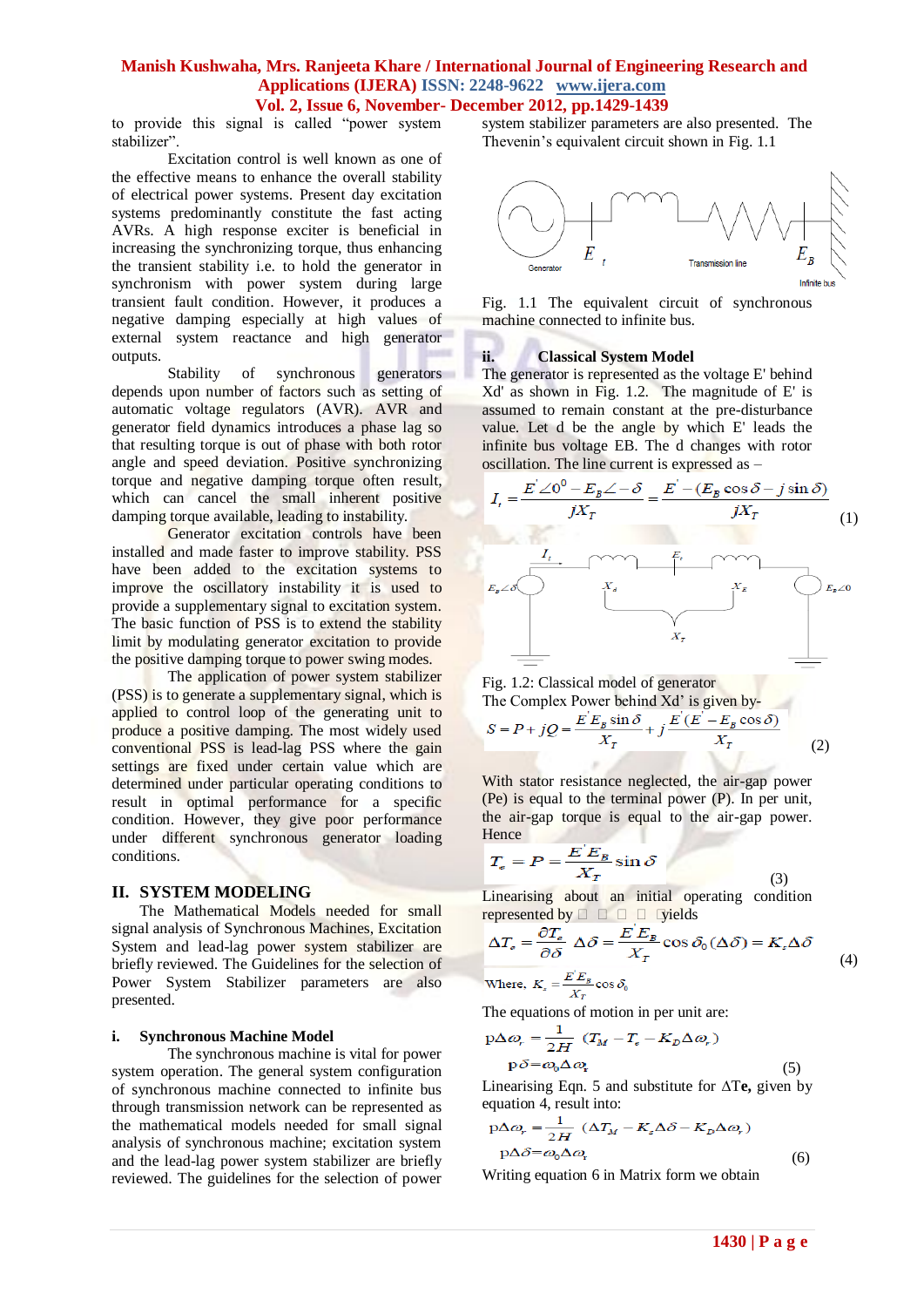$$
\frac{d}{dt} \begin{pmatrix} \Delta \omega \\ \Delta \delta \end{pmatrix} = \begin{pmatrix} -\frac{K_D}{2H} & -\frac{K_s}{2H} \\ \omega_o & 0 \end{pmatrix} \begin{pmatrix} \Delta \omega \\ \Delta \delta \end{pmatrix} + \begin{pmatrix} \frac{1}{2H} \\ 0 \end{pmatrix} \Delta T_M \tag{7}
$$

The equation 7 is of the form of  $x = Ax + Bu$ The elements of the state matrix A are seen to be dependent on the system parameters  $K_{D}^{H}$ , H,  $X_{T}^{H}$ , and the initial operating condition represented by the value of  $E'$  and  $\delta$ . The equation 7 to describe small- $\mathbf{0}$ 

signal performance is represented in block diagram as Fig. 1.3



Fig. 1.3: Block diagram of single machine infinite bus system with classical model From the block diagram we have:

$$
\Delta \delta = \frac{\omega_0}{s} \left( \frac{1}{2Hs} \left( -K_s \Delta \delta - K_D \Delta \omega_r + \Delta T_M \right) \right)
$$
  
=  $\frac{\omega_0}{s} \left( \frac{1}{2Hs} \left( -K_s \Delta \delta - K_D \frac{\Delta \delta}{\omega_0} s + \Delta T_M \right) \right)$  (8)

Solving the block diagram we get the characteristics equation:

$$
s^{2} + \frac{K_{D}}{2H}s + \frac{K_{s}\omega_{0}}{2H} = 0
$$
\n(9)

Comparing it with general form, the undamped natural frequency  $\omega_n$  and damping ratio  $\zeta$  are expressed as –

$$
\omega_n = \sqrt{\frac{K_z \omega_0}{2H}}
$$
  

$$
\xi = \frac{1}{2} \frac{K_D}{\sqrt{K_z 2H\omega_0}}
$$
(10)

# **III. POWER SYSTEM STABILIZER MODEL**

The basic function of power system stabilizer is to add damping to the generator rotor oscillations by controlling its excitation using auxiliary stabilizing signals. To provide damping, the stabilizer must produce a component of electrical torque in phase with rotor speed deviations. The theoretical basis for PSS may be illustrated with the aid of block diagram as shown in Fig. 1.4



Fig. 1.4: Block diagram representation with AVR and PSS

Since the purpose of PSS is to introduce a damping torque component. A logical signal to use for controlling generator excitation is the speed deviation ∆ωr. The PSS transfer function, GPSS(s), should have appropriate phase compensation circuits to compensate for the phase lag between exciter input and electrical torque. The following is a brief description of the basis for the PSS configuration and consideration in selection of parameters.



Fig. 1.5: Thyristor excitation system with AVR and PSS

The phase compensation block provides the appropriate phase lead characteristics to compensate for the phase lag between exciter input and generator electrical torque. The phase compensation may be a single first order block as shown in Fig. 1.5 or having two or more first order blocks or second order blocks with complex roots.

The signal washout block serves as high pass filter, with time constant Tw high enough to allow signals associated with oscillations in wr to pass unchanged, which removes d.c. signals. Without it, steady changes in speed would modify the terminal voltage. It allows PSS to respond only to changes in speed.

The stabilizer gain KSTAB determines the amount of damping introduced by PSS. Ideally, the gain should be set at a value corresponding to maximum damping; however, it is limited by other consideration.

The PSS parameters should be such that the control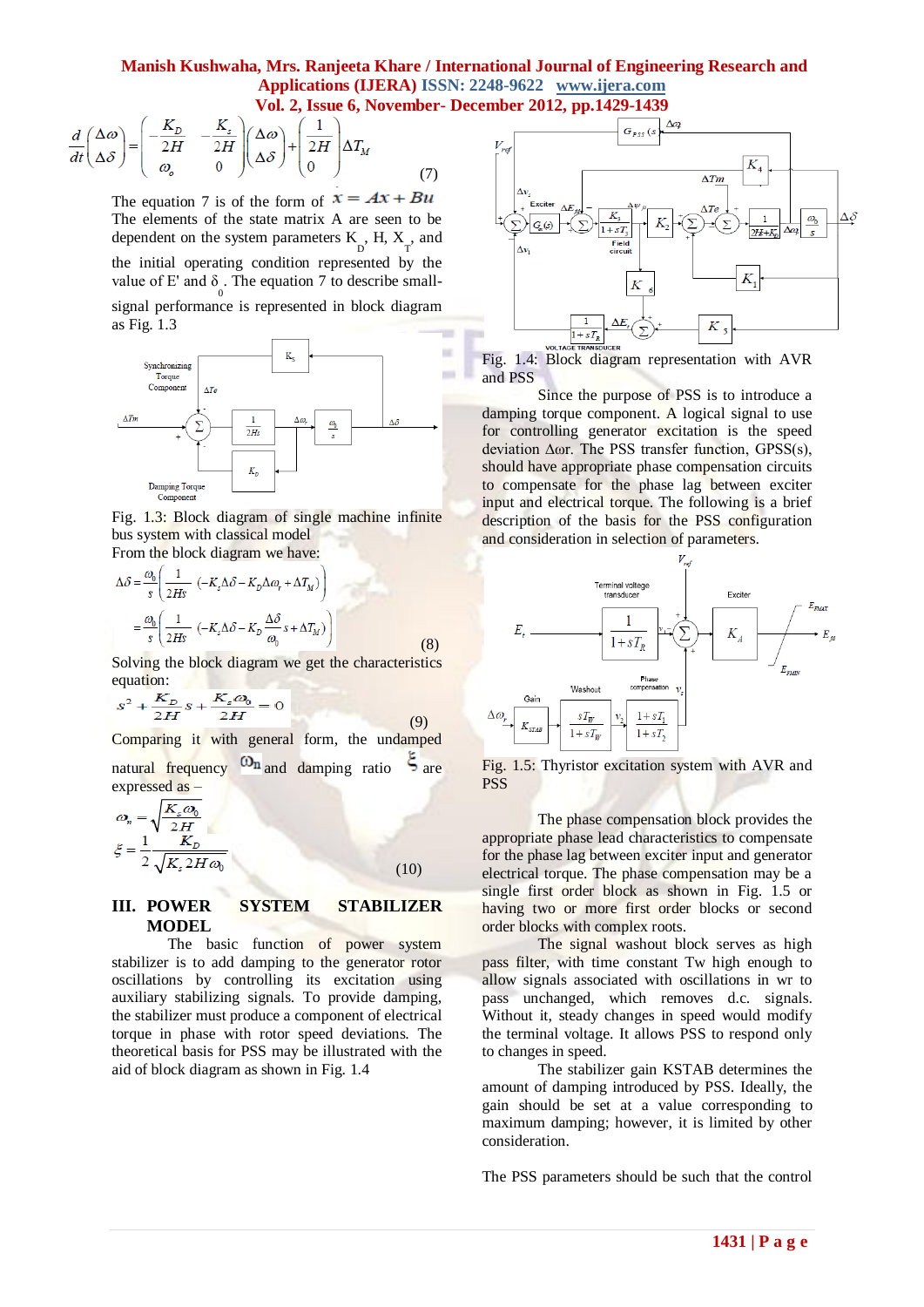system results into the following-

- Maximize the damping of local plant mode as well as inter-area mode oscillations without compromising stability of other modes.
- Enhance system transient stability.
- Not adversely affect system performance during major system upsets which cause large frequency excursions; and
- Minimize the consequences of excitation system malfunction due to component failure.

# **IV. POWER SYSTEM STABILIZER MODEL**

Fuzzy logic is a derivative from classical Boolean logic and implements soft linguistic variables on a continuous range of truth values to be defined between conventional binary i.e. [0, 1]. It can often be considered a subset of conventional set theory. The fuzzy logic is capable to handle approximate information in a systematic way and therefore it is suited for controlling non-linear systems and for modeling complex systems where an inexact model exists or systems where ambiguity or vagueness is common. It is advantageous to use fuzzy logic in controller design due to the following reasons –

- A Simpler and faster Methodology.
- It reduces the design development cycle.
- It simplifies design complexity.
- An alternative solution to non-linear control.
- Improves the control performance.
- Simple to implement.
- Reduces hardware cost.

#### **i. FUZZY MEMBERSHIP**

In classical set theory, a subset U of asset S can be defined as a mapping from the elements of S to the elements the subset {0, 1},

 $U: S \to \{0,1\}$ 

The mapping may be represented as a set of ordered pairs, with exactly one ordered pair present for each element of S. The first element of the ordered pair is an element of the set S, and second element is an element of the set (0, l). The value zero is used to represent non-membership, and the value one is used to represent complete membership. The truth or falsity of the statement 'X is in U' is determined by finding the ordered pair whose first element is X. The statement is true if the second element of the ordered pair is 1, and the statement is false if it is 0.

#### **V. FUZZY CONTROLLER**

The fuzzy control systems are rule-based systems in which a set of fuzzy rules represent a control decision mechanism to adjust the effects of certain system stimuli. With an effective rule base, the fuzzy control systems can replace a skilled

human operator. The fuzzy logic controller provides an algorithm which can convert the linguistic control strategy based on expert knowledge into an automatic control strategy. The Fig. 1.6 illustrates the schematic design of a fuzzy logic controller which consists of a fuzzification interface, a knowledge base, decision making logic, and a defuzzification interface.



Fig. 1.6: The principle design of fuzzy logic controller

## **CONTROLLER DESIGN PROCEDURE**

The fuzzy logic controller (FLC) design consists of the following steps.

- 1) Identification of input and output variables.
- 2) Construction of control rules.

3) Establishing the approach for describing system state in terms of fuzzy sets, i.e. establishing fuzzification method and fuzzy membership functions.

4) Selection of the compositional rule of inference.

5) Defuzzification method, i.e., transformation of the fuzzy control statement into specific control actions.

 The above steps are explained with reference to fuzzy logic based power system stabilizer in the following section. Thus helps understand these steps more objectively.

# **VI. FUZZY LOGIC BASED PSS**

The power system stabilizer is used to improve the performance of synchronous generator. However, it results into poor performance under various loading conditions when implemented with conventional PSS. Therefore, the need for fuzzy logic PSS arises. The fuzzy controller used in power system stabilizer is normally a two-input and a single-output component. It is usually a MISO system. The two inputs are change in angular speed and rate of change of angular speed whereas output of fuzzy logic controller is a voltage signal. A modification of feedback voltage to excitation system as a function of accelerating power on a unit is used to enhance the stability of the system.

#### **i. SELECTION OF INPUT & OUTPUT VARIABLES**

Define input and control variables, that is, determine which states of the process should be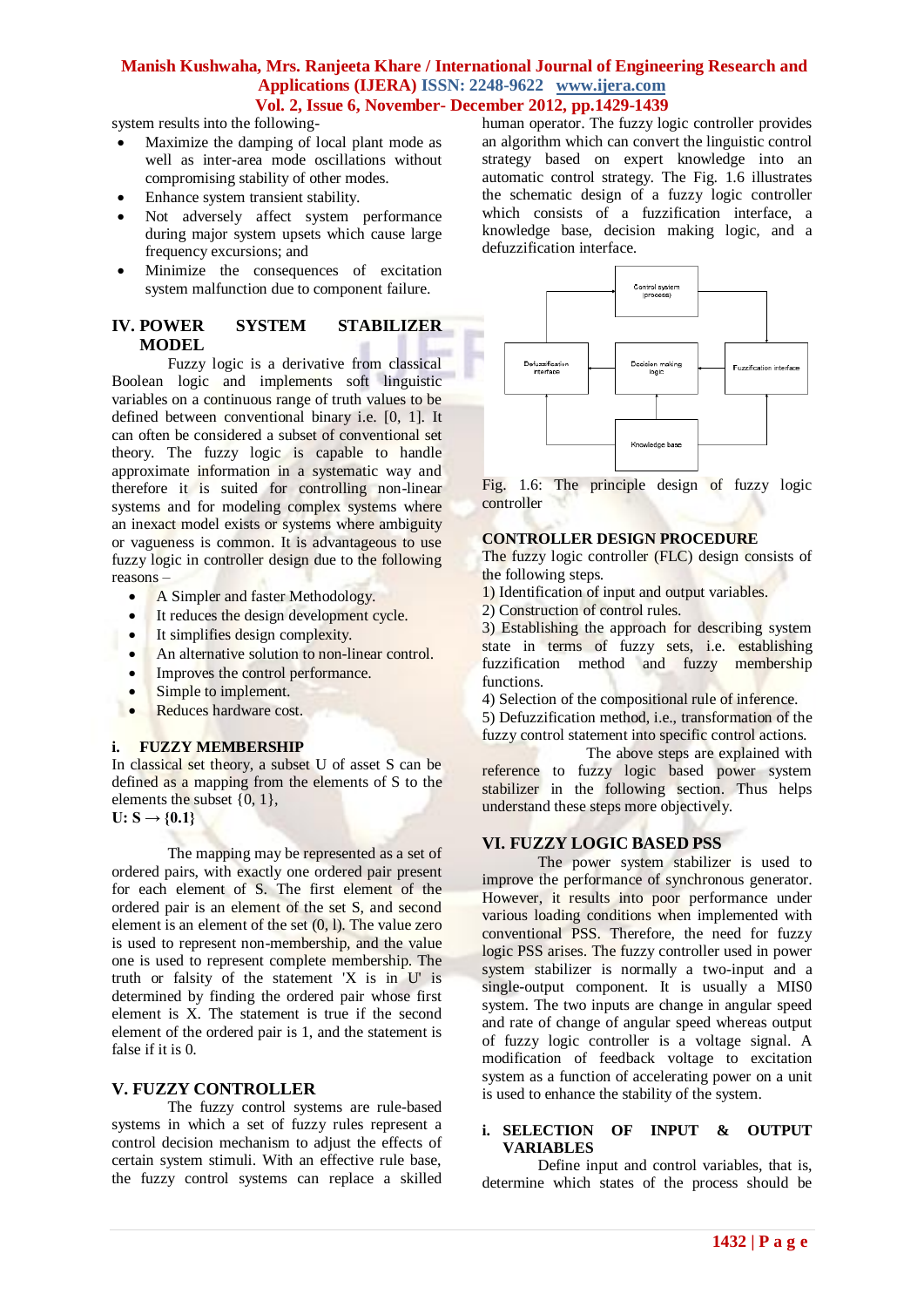observed and which control actions arc to be considered. For FLPSS design, generator speed deviation and acceleration can be observed and have been chosen as the input signal of the fuzzy PSS. The dynamic performance of the system could be evaluated by examining the response curve of these two variables. The voltage is taken as the output from the fuzzy logic controller.

In Practice, only shaft speed is readily available. The acceleration signal can be derived from the speed signals measure at two successive instants using the following equations:

$$
\Delta \omega(k) = \frac{((\Delta \omega(k) - \Delta \omega(k-1))}{\Delta T}
$$

## **ii. MEMBERSHIP FUNCTION**

The variables chosen for this controller are speed deviation, acceleration and voltage. In this, the speed deviation and acceleration are the input variables and voltage is the output variable. The number of linguistic variables describing the fuzzy subsets of a variable varies according to the application. Usually an odd number is used. A reasonable number is seven. However, increasing the number of fuzzy subsets results in a corresponding increase in the number of rules. Each linguistic variable has its fuzzy membership function. The membership function maps the crisp values into fuzzy variables. The triangular membership functions are used to define the degree of membership. It is important to note that the degree of membership plays an important role in designing a fuzzy controller.

Each of the input and output fuzzy variables is assigned seven linguistic fuzzy subsets varying from negative big (NB) to positive big (PB). Each subset is associated with a triangular membership function to form a set of seven membership functions for each fuzzy variable.

The variables are normalized by multiplying with respective gains Kin1, Kin2, Kout so that their value lies between -1 and 1. The membership functions of the input output variables have 50% overlap between adjacent fuzzy subsets. The membership function for acceleration, speed and voltage are shown in Fig. 1.7

| NB        | NEGATIVE BIG           |
|-----------|------------------------|
| NM        | NEGATIVE MEDIUM        |
| <b>NS</b> | <b>NEGATIVE SMALL</b>  |
| ZE        | <b>ZERO</b>            |
| PS        | POSITIVE SMALL         |
| PM        | <b>POSITIVE MEDIUM</b> |
| ÞВ        | POSITIVE BIG           |

Table 1: Membership functions for fuzzy variables



Fig. 1.7(a) Membership functions for acceleration







Fig. 1.7(c) Membership functions for voltage

#### **iii. FUZZY RULE BASE**

A set of rules which define the relation between the input and output of fuzzy controller can be found using the available knowledge in the area of designing PSS. These rules are defined using the linguistic variables. The two inputs, speed and acceleration, result in 49 rules for each machine. The typical rules are having the following structure:

Rule 1: If speed deviation is NM (negative medium) AND acceleration is PS (positive small) then voltage (output of fuzzy PSS) is NS (negative small).

Rule 2: If speed deviation is NB (negative big) AND acceleration is NB (negative big) then voltage (output of fuzzy PSS) is NB (negative big).

Rule 3: If speed deviation is PS (positive small) AND acceleration is PS (positive small) then voltage (output of fuzzy PSS) is PS (positive small) and so on….

All the 49 rules governing the mechanism are explained in Table 2 where all the symbols are defined in the basic fuzzy logic terminology.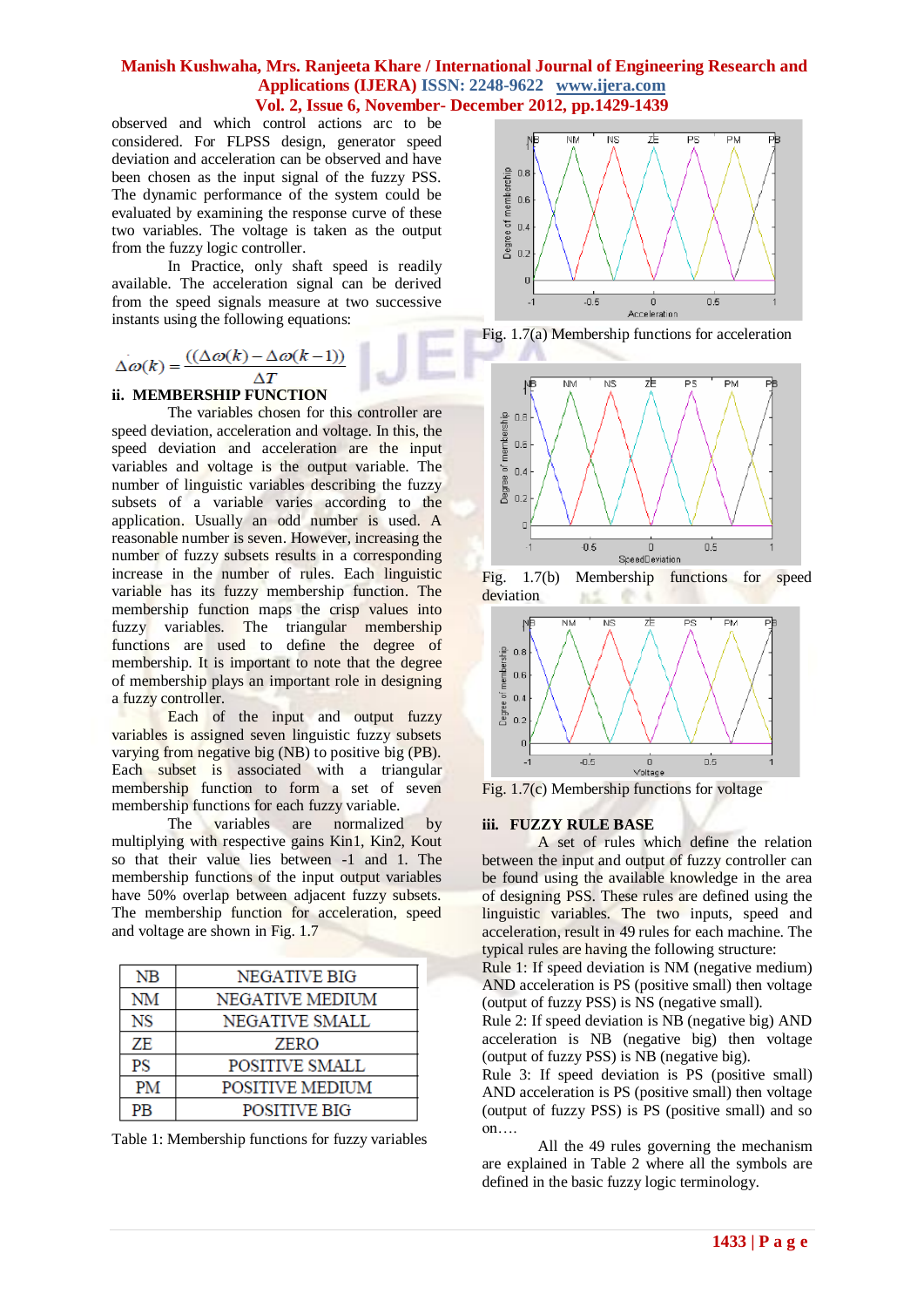| Speed     | Acceleration |    |    |    |    |    |           |
|-----------|--------------|----|----|----|----|----|-----------|
| Deviation | NB           | ΝM | NS | ΖE | PS | PM | PB        |
| NB        | NB           | NB | NB | NB | NM | NM | <b>NS</b> |
| NM        | NB           | NΜ | NM | NM | NS | NS | ZE        |
| NS        | NM           | NΜ | NS | NS | ZE | ZΕ | PS        |
| ZE        | NM           | NS | NS | ZE | PS | PS | PM        |
| PS        | NS           | ZE | ZE | PS | PS | PM | PM        |
| PM        | ΖE           | PS | PS | PM | PM | PM | PB        |
| PB        | PS           | PM | PM | PB | PB | PB | PB        |

Table 2: Rule base of fuzzy logic controller

## **IV. DEFUZZIFICATION**

The input for the defuzzification process is a fuzzy set (the aggregate output fuzzy set) and the output is a single crisp number. As much as fuzziness helps the rule evaluation during the intermediate steps, the final desired output for each variable is generally a single number. However, the aggregate of a fuzzy set encompasses a range of output values, and so must be defuzzified in order to resolve a single output value from the set. The most popular defuzzification method is the centroid calculation, which returns the center of area under the curve and therefore is considered for defuzzification. For a discretised output universe of

discourse<br> $Y = (y_1, \dots, y_p)$ 

Which gives the discrete fuzzy centroid, the output of the controller is given by following expression:

$$
u_k = \frac{\sum_{i=1}^{r} y_i w_i}{\sum_{i=1}^{p} w_i}
$$

#### **V. SIMULATION MODEL AND RESULT**

The performance of single machine infinite bus system has been studied without excitation system, with excitation system only, with conventional PSS (lead-lag) and with fuzzy logic based PSS. The dynamic models of synchronous machine, excitation system and conventional PSS are described. The machine data is taken from

TABLE I

| <b>Parametres</b>                     | <b>Numerical values</b> |  |  |
|---------------------------------------|-------------------------|--|--|
| P                                     | 0.9                     |  |  |
| Q                                     | 0.3                     |  |  |
| $\mathbf{E}_t$                        | 1.0                     |  |  |
| F                                     | 50                      |  |  |
| Xd                                    | 1.81                    |  |  |
| Xq                                    | 1.76                    |  |  |
| Xd1                                   | 0.3                     |  |  |
| <b>XL</b>                             | $\overline{0}$          |  |  |
| Xe                                    | 0.65                    |  |  |
| Ra                                    | 0.003                   |  |  |
| Tdo1                                  | 8.0                     |  |  |
| H                                     | 3.5                     |  |  |
| $\Omega$ <sub>0</sub>                 | 314                     |  |  |
| $K_D$                                 | $\Omega$                |  |  |
| $\rm T_R$                             | 0.02                    |  |  |
| $E_{Tmag}$                            | 1.0                     |  |  |
| $L_{\text{adu}}$                      | 1.65                    |  |  |
| $L_{\text{adu}}$                      | 1.60                    |  |  |
| $\mathbf{R}_{\text{fd}}$              | .0006                   |  |  |
| $L_{\rm fid}$                         | 0.153                   |  |  |
| $\overline{\mathrm{K}}_{\mathrm{sd}}$ | 0.8491                  |  |  |
| $K_{sq}$                              | 0.8491                  |  |  |
| $K_{sdI}$                             | 0.434                   |  |  |
| $\overline{\mathbf{K}}_{\text{sqI}}$  | 0.434                   |  |  |
| ASAT                                  | 0.031                   |  |  |
| $B_{SAT}$                             | 6.93                    |  |  |
| $\psi_1$                              | 0.8                     |  |  |
| Frequency of oscillation (in rad/sec) | 10                      |  |  |

**i. Performance with constant field voltage-**

The model used in the simulink to study the response of the system with constant field voltage is shown in figure. In this representation the dynamic characteristics are represented in terms of K constant. The values of K constants are calculated using above parameters are-

K1=0.7636, K2=0.8644**,** K3=0.3231, K4=1.4189



Fig 1.8: Simulink model for simulation of single machine infinite bus System with constant field voltage.



Fig 1.9: System response for a 5% change in mechanical input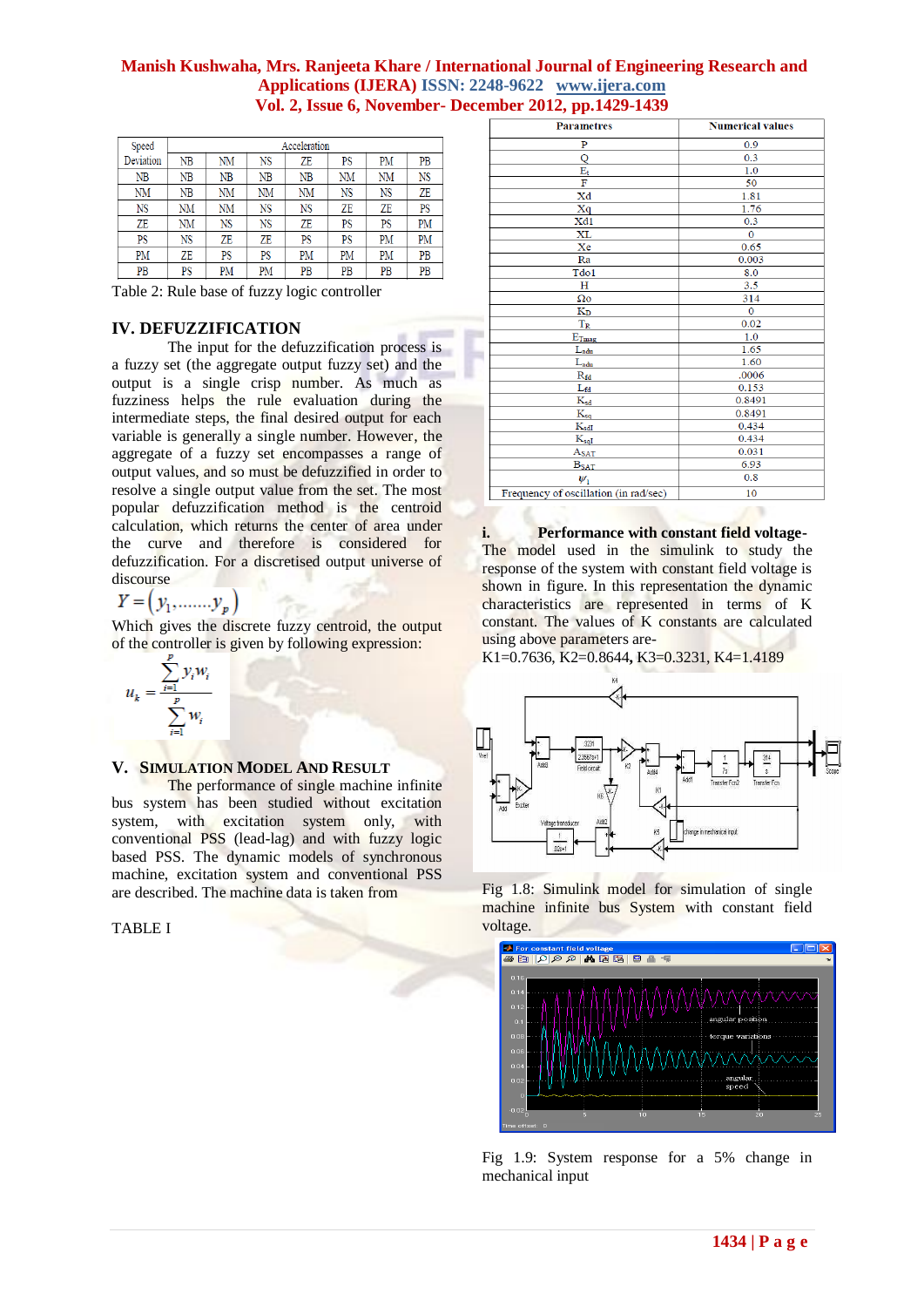**ii. Performance with Excitation System only-**



Fig 1.10: Simulink model for simulation of single machine infinite bus system with AVR only

The standard IEEE type ST1A excitation system model has been considered for the study and integrated it with the single machine infinite bus system. Correspondingly, the simulink model is shown in Fig 1.10. The excitation system parameters are taken as  $K = 200$  and  $TR = 0.02$ .

The values of 'K' constants calculated using above parameters: K1=0.7636, K2=0.8644, K3=0.3231, K4=1.4189, K5 =  $-0.1463$ , K6=0.4167







Fig 1.12: System response for a 5% change in mechanical input with K5 positive



The simulink model of lead-lag power system stabilizer is shown in Fig. 1.13



Fig 1.13 Simulink Model with AVR and PSS The parameters of PSS are:-

| Parameters     | Numerical values |  |  |
|----------------|------------------|--|--|
| т.             | 0.154            |  |  |
| $\mathbf{T}_2$ | 0.033            |  |  |
| $T_{W}$        | 1.4              |  |  |
| <b>KSTAB</b>   | 9.5              |  |  |

The variation of angular position and angular speed with time for 0.05 pu increase in torque for negative and positive value of K5 are shown in Fig 1.14 and Fig.1.15 respectively. The system is coming out to be stable in both the cases; however, the transients are more with negative K5 whereas the higher angular position is attained with positive K5.



Fig 1.14: Variation of angular speed, angular position and torque when PSS (lead-lag) is



Fig 1.15: Variation of angular speed and angular position and torque when PSS (lead-lag) is applied with K5 positive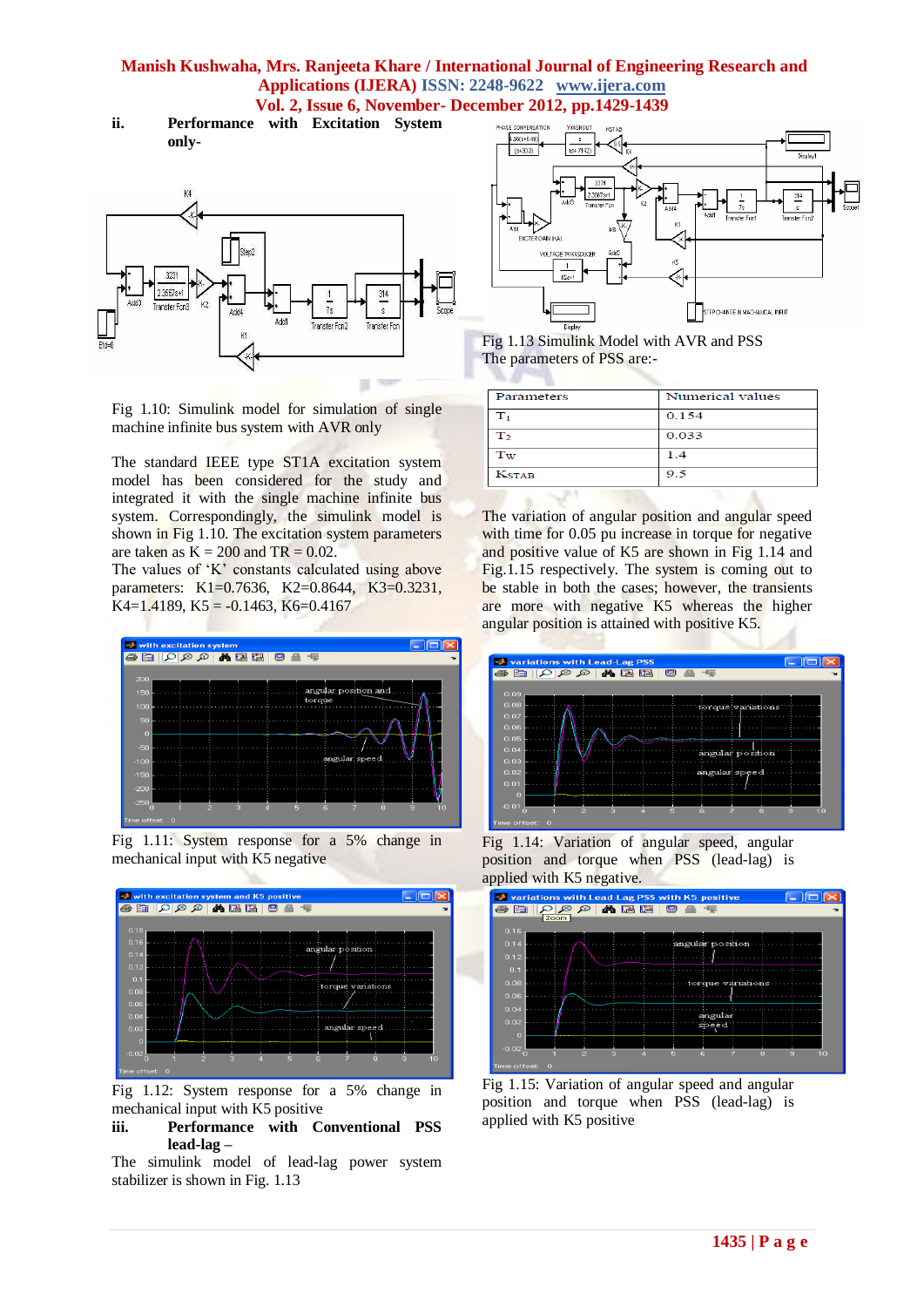# **iv. Performance with Fuzzy Logic Based PSS-**

The Model used in Simulink/Matlab to analyze the effect of fuzzy logic controller in damping small signal oscillations when implemented on single machine infinite bus system is shown below in Fig.1.17 and the details of the fuzzy controller are shown in Fig. 1.16. As shown in Fig. 1.17, the fuzzy logic controller block consists of fuzzy logic Block and scaling factors. The input scaling factors are two, one for each input and one scaling factor for output which determine the extent to which controlling effect is produced by the controller. The performance of fuzzy logic controller is studied for the scaling factors having the values as Kin1=1.6, Kin2=29.56, Kout=1.06.



Fig 1.16: Fuzzy logic based PSS



Fig 1.17: Simulink model with fuzzy logic based PSS



Fig 1.18: Mode of PSS



Fig. 1.19 output Result of Scope







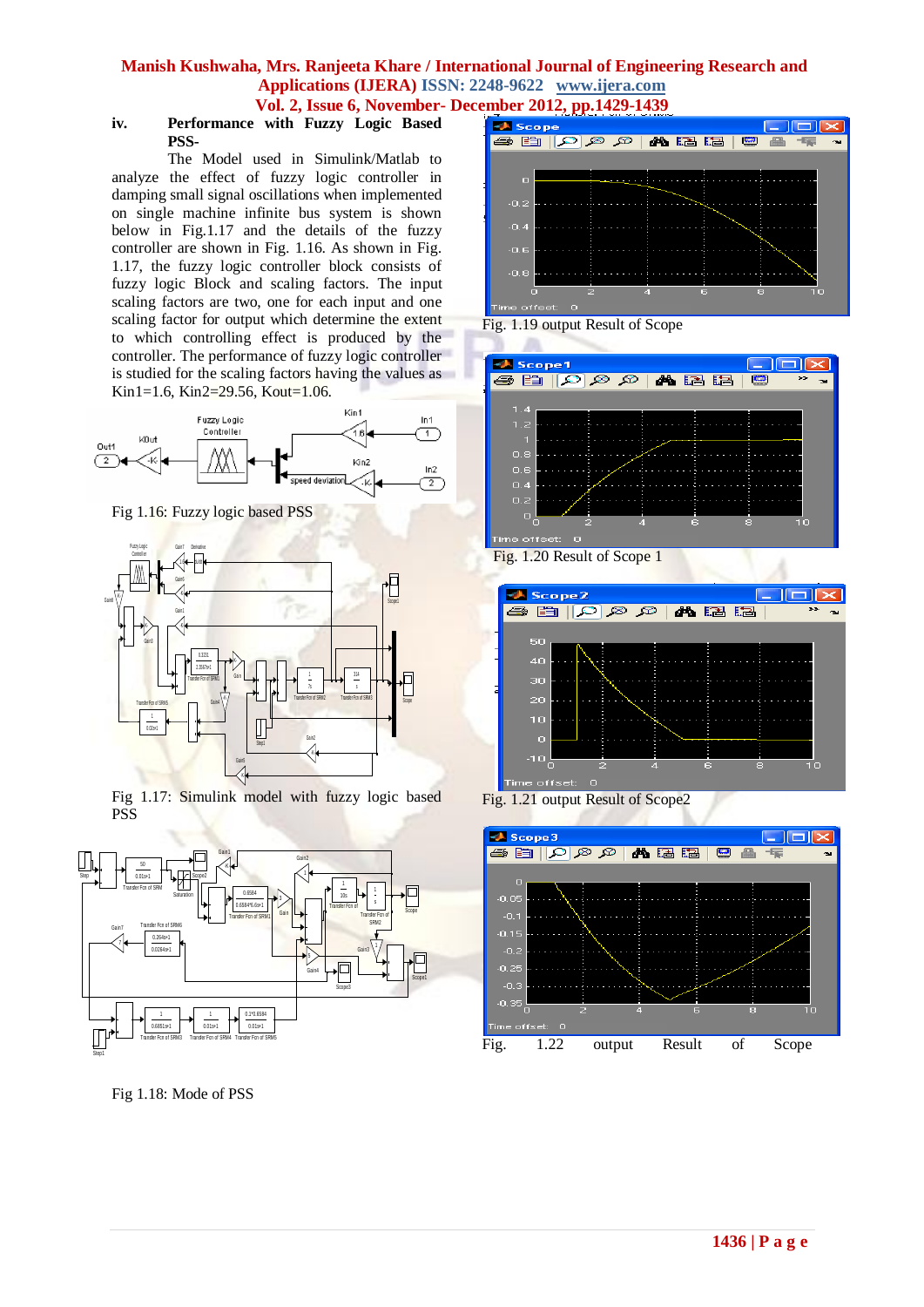

Fig. 1.23 Simulation Model of AVR with PSS



Fig. 1.24 Simulation Result of AVR with PSS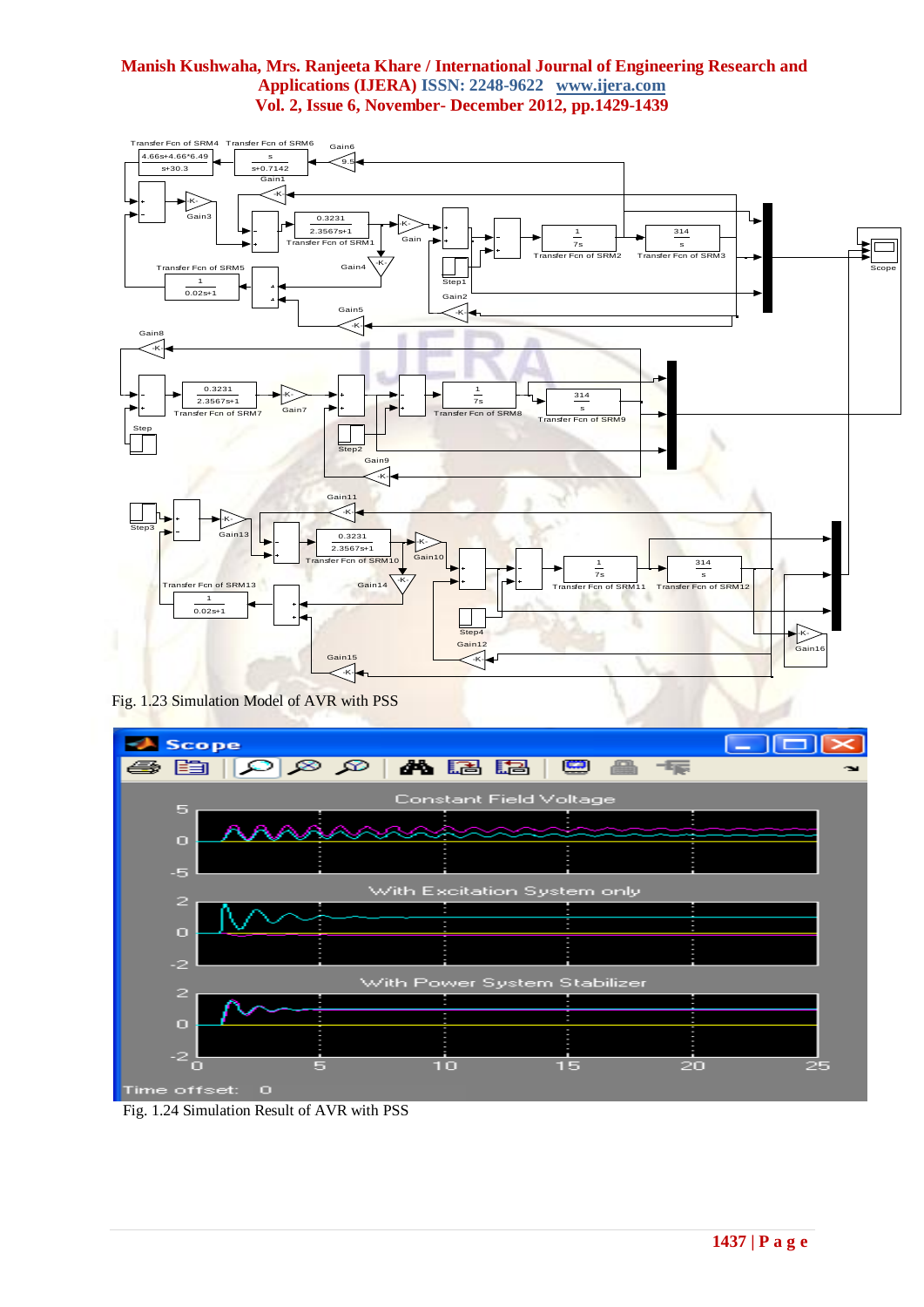## **VI. FUZZY INFERENCE SYSTEM**

Fuzzy logic block is prepared using FIS file in Matlab 7.5 and the basic structure of this file is as shown in Fig 1.25. This is implemented using following FIS (fuzzy Inference System) properties: And Method: Min

Or Method: Max Implication: Min Aggregation: Max Defuzzification: Centroid



Fig 1.25 Fuzzy Inference Systems

For the above FIS system Mamdani type of rulebase model is used. This produces output in fuzzified form. Normal system need to produce precise output which uses a defuzzification process to convert the inferred possibility distribution of an output variable to a representative precise value. In the given fuzzy inference system this work is done using centroid defuzzification principle. In this min implication together with the max aggregation operator is used.

 Given FIS is having seven input member function for both input variables leading to 7\*7 i.e. 49 rules.

# **VII. COMPARISON OF RESULTS**

To compare the performance of lead-lag PSS and fuzzy logic based PSS, the step response are shown in Fig. 1.26 and Fig. 1.27 for angular speed for the negative and the positive values of K5.



Fig 1.26: Comparison of angular position for a 5% change in mechanical input with conventional PSS

(lead-lag) and fuzzy logic based PSS with K5 negative.



Fig 1.27: Comparison of angular position for a 5% change in mechanical input with conventional PSS (lead-lag) and fuzzy logic based PSS with K5 positive

These results are for 5% change in mechanical torque. From Fig. 1.26 and Fig. 1.27 it can be perceived that with the application of fuzzy logic the rise time and the settling time of the system decreases. The system reaches its steady state value much earlier with fuzzy logic power system stabilizer compared to conventional power system stabilizer for negative K5. For the positive value of K5, the sluggish response (over damped response) characteristic is resulted and the settling time remains largely unchanged.

The step response characteristics for angular position for both lead-lag PSS and fuzzy logic based PSS are compared in Fig. 1.28 and Fig. 1.29 for negative and positive values of K5.

From relative plots it can be retrieved that oscillations in angular speed reduces much faster with fuzzy logic power system stabilizer than with conventional power system stabilizer for both the cases i.e. when K5 positive and negative. As shown in Fig. 1.29 with fuzzy logic the variation in angular speed reduces to zero in about 2seconds but with conventional power system stabilizer it takes about 6 seconds to reach to final steady state value and also the oscillations are less pronounced in fuzzy logic based PSS. Similar is the case with K5 positive.